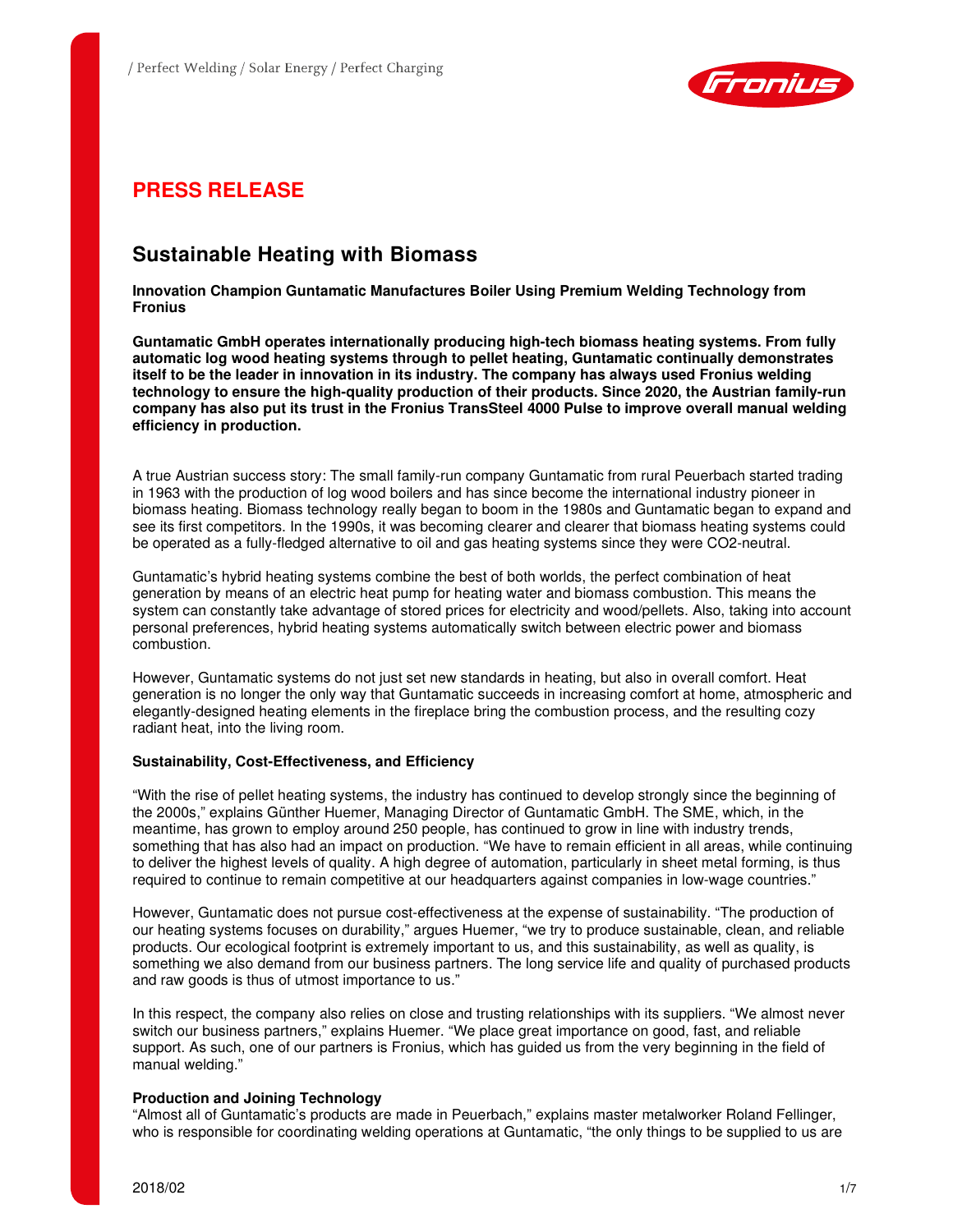

the sheets and raw materials. Processing, parts production, and assembly are almost entirely completed inhouse. We try to avoid purchasing parts." All components are manufactured using CNC punching machines and other automated high-tech machines before being handed over for joining. Welding boilers and their long seams are completed almost entirely by machine.

However, when it comes to the inner workings and tacking of the boiler, robotic welding is no longer the most efficient option due to the restricted component accessibility. Manual welding thus remains the method of choice, "here, we primarily add black and white connections, i.e. steel with stainless steel," adds master metalworker Fellinger. "The box-shaped boilers have difficult corner joints that have to be constantly refinished by manual welders."

"In addition, we are working with the complete range of sheet thicknesses. We predominantly switch between transition and spray arc, so the choice of materials make the conditions really difficult." In the past, this meant high levels of refinishing were required.

### **Guntamatic Modernizes the Manual Welding Sector**

"As such, our main goal was to reduce the resulting refinishing costs," confirms Fellinger. Indeed, from the very beginning, Guntamatic has been working exclusively with Fronius welding systems for manual welding, including the VarioSynergic (3500/4000), the TransPocket, and the MagicWave for TIG welding, but, to cope with the demands for making work easier and reducing costs, MIG/MAG pulse welding seemed the most up-todate and effective solution.

"After Fronius launched the TransSteel Pulse series in 2020, we decided it was time to modernize," explains Fellinger. "The pulse welding function enables us to work with significantly greater process stability, while at the same time substantially reducing welding spatter. Since then, we have integrated numerous TransSteel 4000 Pulse welding systems into our production. As a result, manual welding has become much cleaner, and we have been able to reduce the amount of reworking required.

Furthermore, ease of use is something that is really important to us, and that's something Fronius was able to deliver with the TransSteel 4000 Pulse. As a result, the welding system could be integrated and set up ready for use in just a few steps."

## **Professional Support in Sales and Servicing**

However, if welders still have questions about handling, system care, and maintenance, Fellinger is clear, "Fronius is a top company and delivers top quality. That means that good sales and servicing are always available to us, something that is particularly important to us with regards to our productivity, because this cooperation ensures quick decisions and short turnarounds."

"We almost never switch business partners if we are happy with the partnership," expands Managing Director Huemer. "And Fronius has been one of our suppliers from the very beginning. The Fronius brand stands for a level of quality that we need in the field of welding, because, when it comes to quality assurance, our main focus is on the welding technology, because the quality of this is reflected in the life cycle of our products."

#### **Fronius Also Stands for Sustainability at Guntamatic**

Moving beyond welding technology, Fronius also supports Guntamatic in the area of sustainability. "In light of our corporate philosophy, we place great importance on improving sustainability in the use of energy at our production site. It's about CO2-neutral production, and, naturally in this context, our attention once again fell on Fronius."

"The question here was who belonged to the leading suppliers in the area of solar energy, and we are delighted that we are now able to operate our 20,000 m2 photovoltaic system with Fronius inverters."

7 540 characters (including spaces)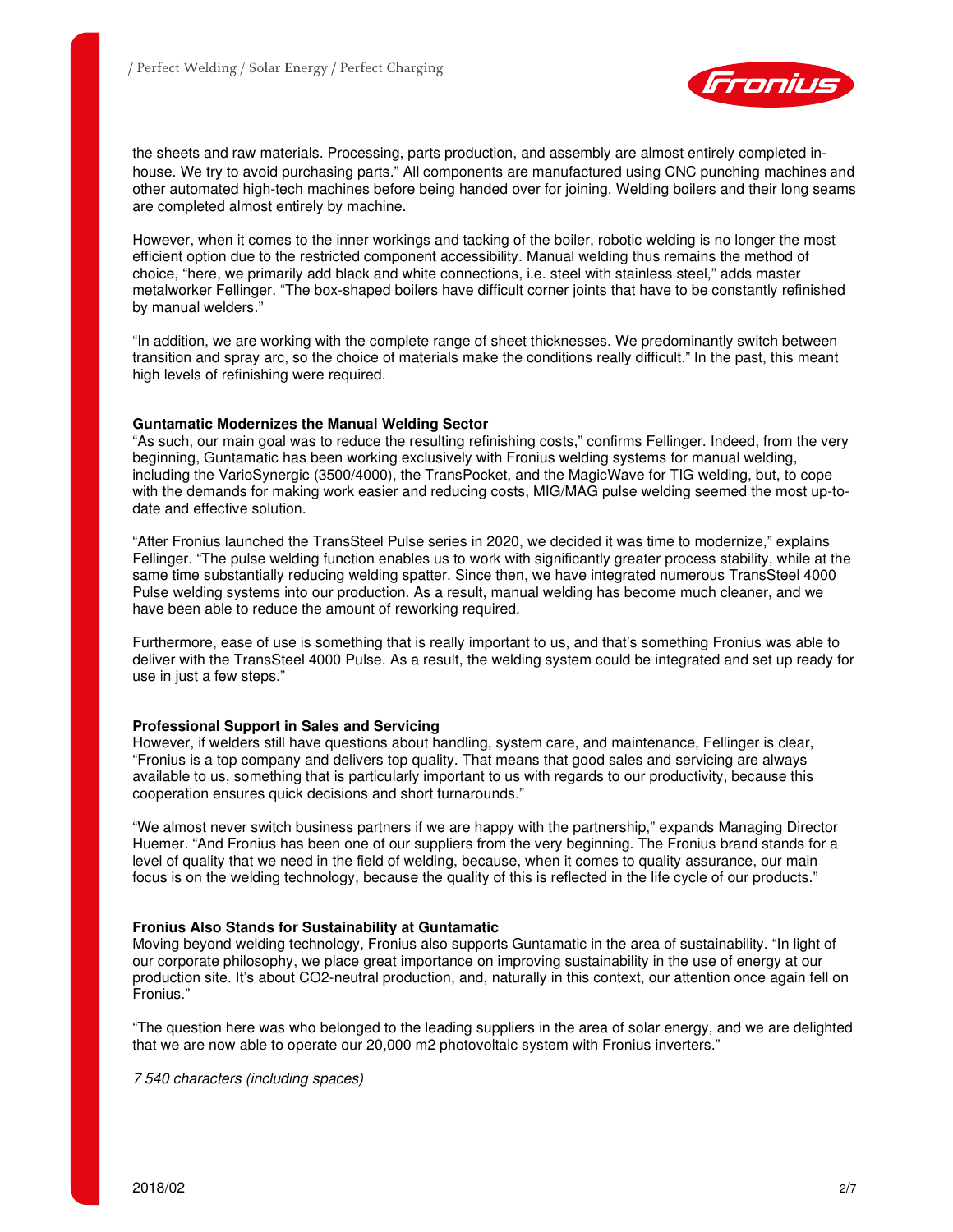

# **Captions:**



Figure 1: Guntamatic builds high-tech biomass heating systems.



Figure 2: Günther Huemer, Managing Director of Guntamatic GmbH.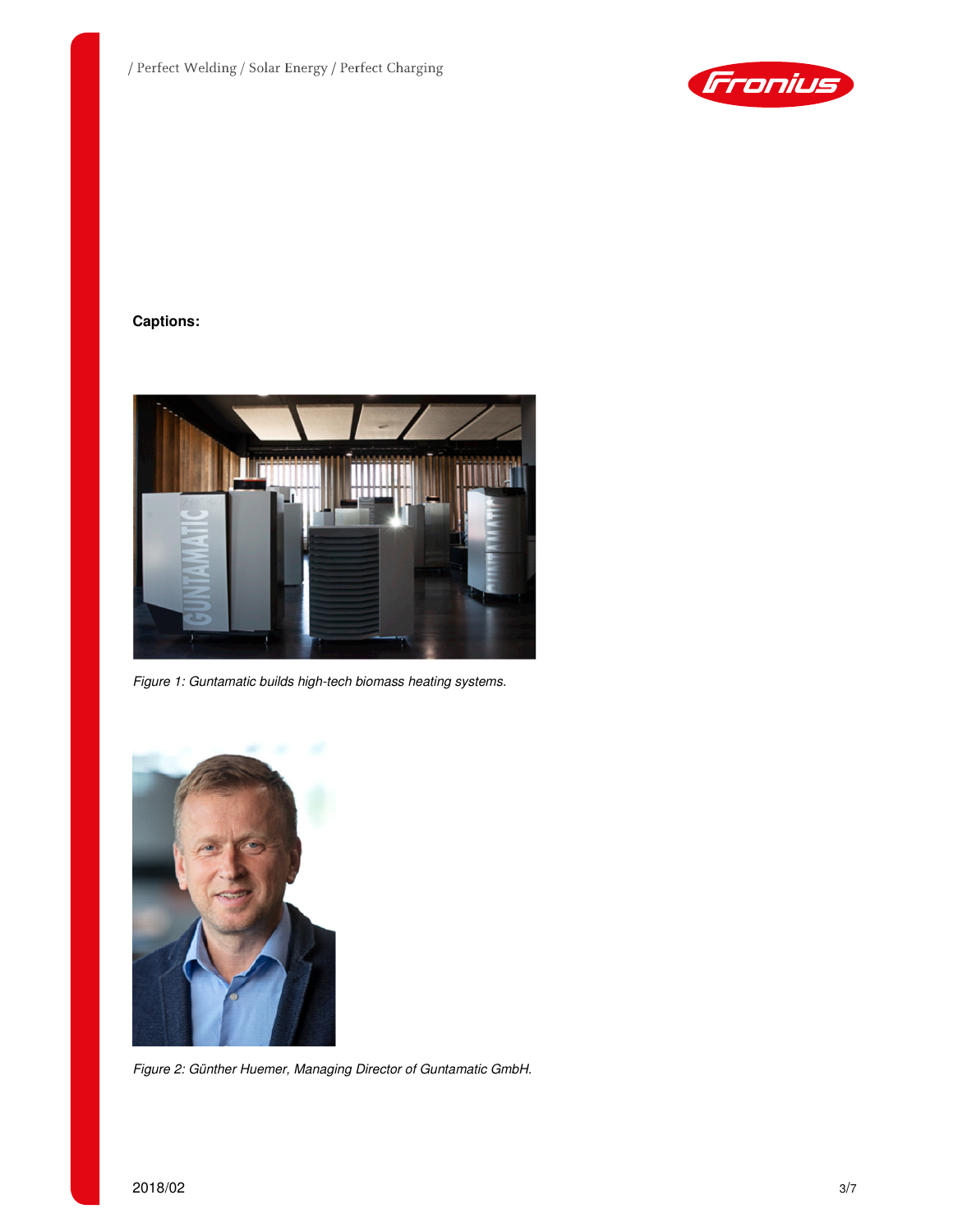



Figure 3: TransSteel Pulse in use at Guntamatic: The inner workings of the boilers are welded exclusively by hand.



Figure 4: Difficult corner joints are reworked by hand after robot welding using the TransSteel Pulse.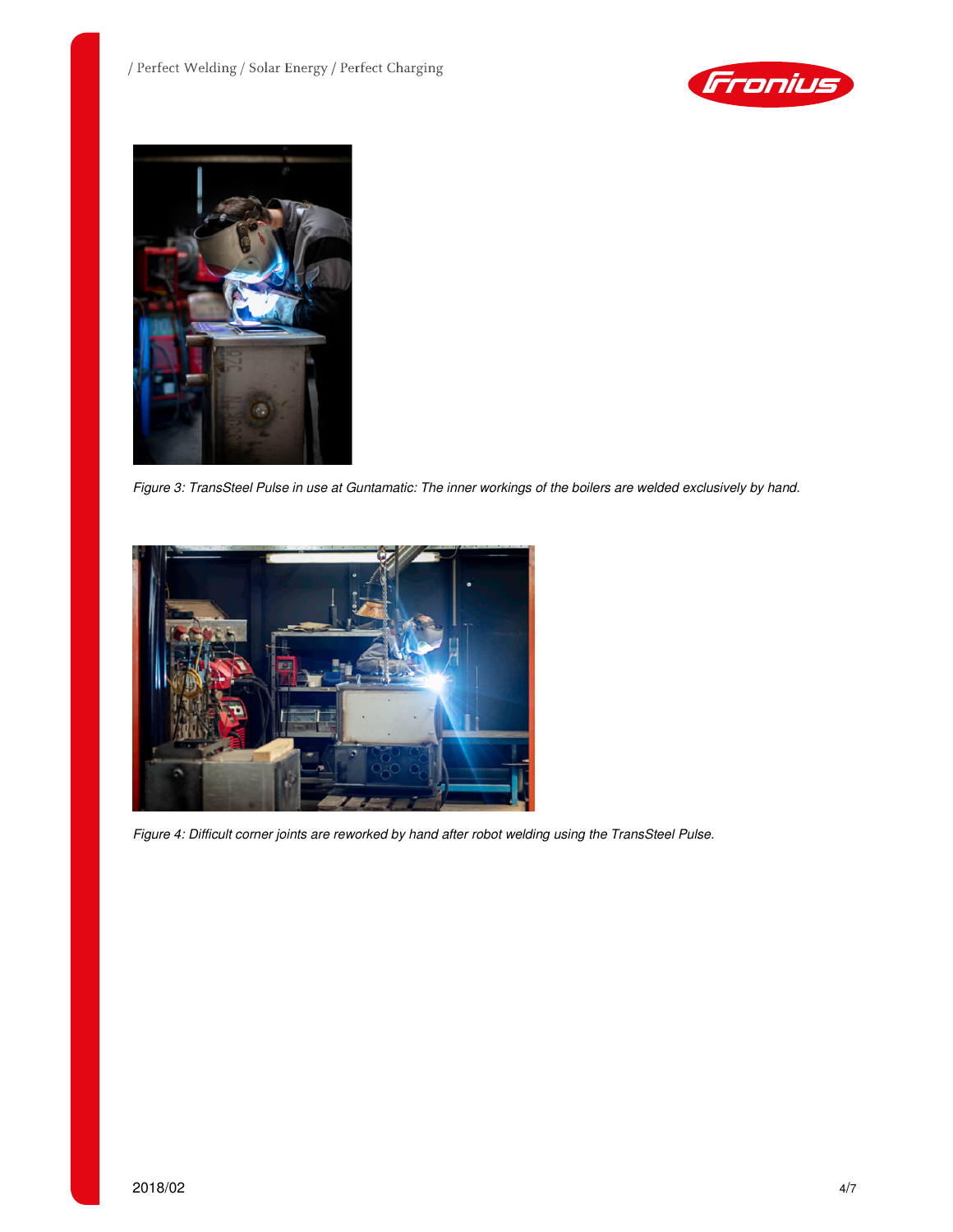



Figure 5: Various positional welds require pulse welding with the TransSteel Pulse.



Figure 6: Solid boilers manufactured on the basis of black and white compounds.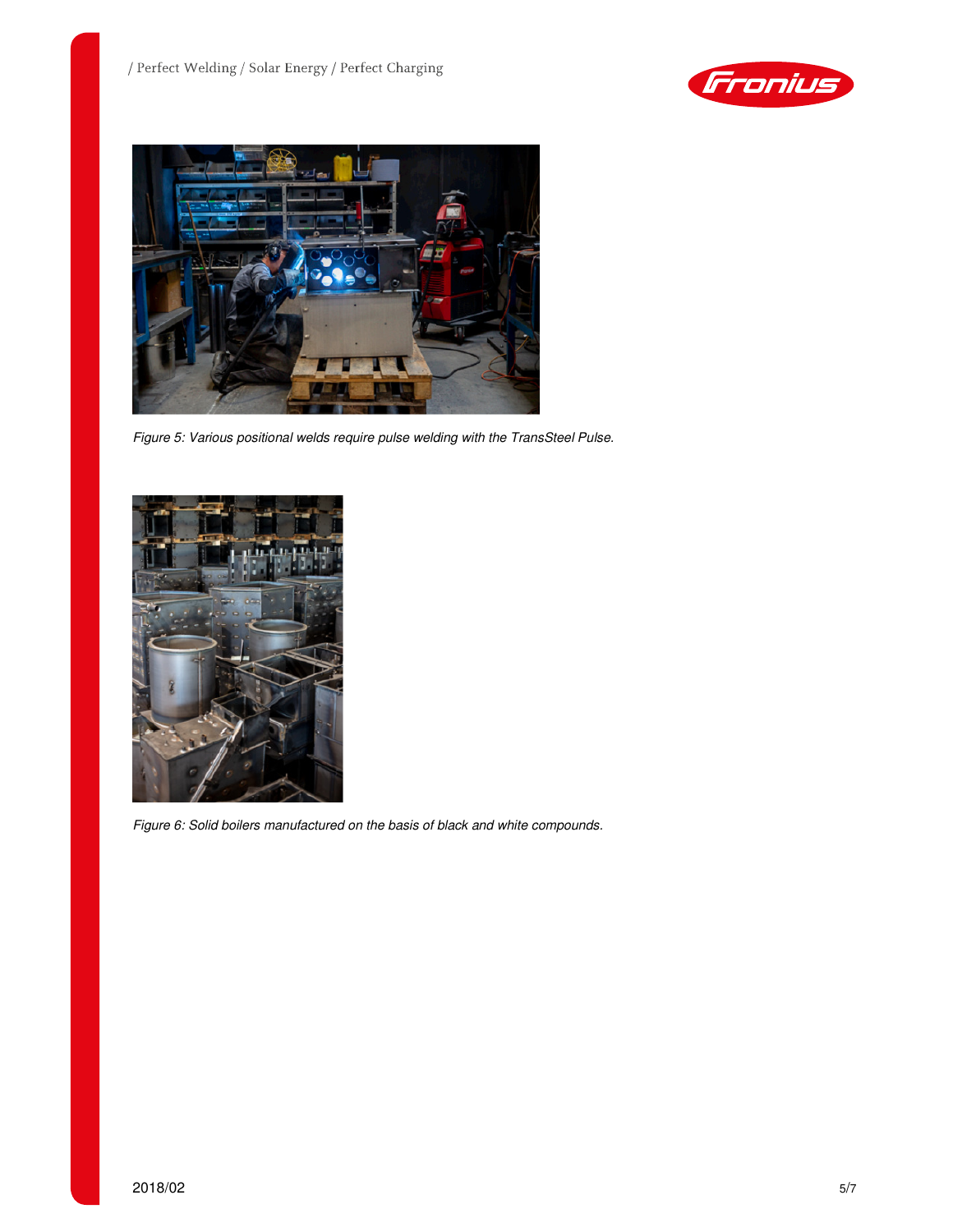



Figure 7: The welding machine with which Guntamatic has renewed the manual welding sector: The Fronius TransSteel 4000 Pulse.



Figure 8: Roland Fellinger, master fitter and welding supervisor at Guntamatic.

Copyright to photos: Fronius International GmbH, reproduction free of charge

This press release, and the pictures, are available for download from: www.fronius.com/en/welding-technology/infocentre/press